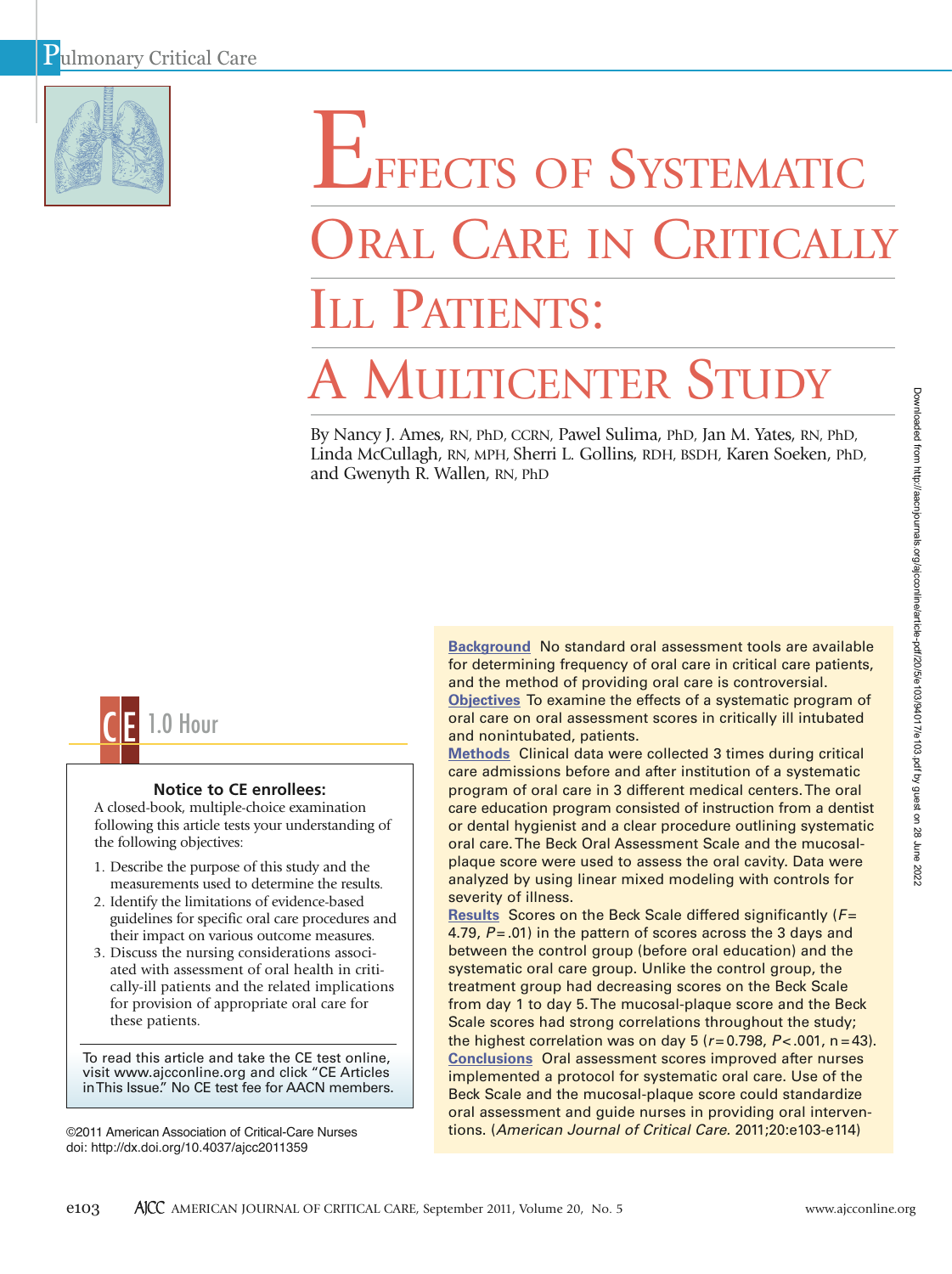care frequency and procedure are available.

The risk of a particular care is a basic nursing care activity that provides relief and comfort to patients who are uncosened substant and a critical care unit, providing oral care to patients who are uncoentative, have a patients who are seriously ill and cannot perform this simple activity themselves. In a critical care unit, providing oral care to patients who are uncooperative, have a high risk for aspiration, or are intubated can be a challenge and, at times, an impossible task. However, if the benefit of oral care outprocesses are needed. If providing systematic oral care can decrease the incidence of pneumonia and other outcome measures, the care should be considered an important and critical component of critical care nursing. Except for investigations $1-3$  in cardiac surgery patients, few studies<sup>4,5</sup> have demonstrated these benefits from oral care. Studies of specific oral care practices, such as oral decontamination and toothbrushing, including use of powered toothbrushes, have not resulted in improvements in duration of mechanical ventilation, length of hospital stay, or mortality.<sup>6,7</sup> A recent randomized clinical trial<sup>8</sup> in critical care patients receiving mechanical ventilation indicated that powered toothbrushes reduced plaque burden, but other outcome measures, such as ventilator-associated pneumonia (VAP), were not included in the trial.

In addition to the lack of outcome data to support oral care, no standard oral assessment tools for determining the frequency and procedure for oral care are available. Treloar and Stechmiller<sup>9</sup> developed an oral assessment tool and tested it on 16 intubated patients. However, no information on psychometric testing was provided, and the oral assessment lacked quantitative metrics or scales. Fitch et al<sup>10</sup> used a 100-mm visual analog scale to assess the different structures in the oral cavity. In this 3-phase, longitudinal study,<sup>10</sup> 30 patients were treated according to a specific oral care protocol that included brushing with a child's toothbrush. Although the oral care was performed by the nursing staff in less than 5 minutes, no specific information was provided on the time required to perform the oral assessment. The results indicated a significant difference in the mean inflammation score between the oral care group and the

# **About the Authors**

**Nancy J. Ames** is a clinical nurse specialist for critical care, **Gwenyth R. Wallen** is chief of Nursing Research and Translational Science, and **Jan M. Yates** was a nurse consultant (now retired), all in Nursing and Patient Care Services, Clinical Center, National Institutes of Health, Bethesda, Maryland. **Sherri L. Gollins** is a registered dental hygienist, Office of Protocol Services, Clinical Center, National Institutes of Health. **Pawel Sulima** is a microbiologist, Craniofacial and Skeletal Diseases Branch, and **Linda McCullagh** is a research nurse, Molecular Physiology and Therapeutics Branch, National Institute of Dental and Craniofacial Research, Bethesda, Maryland. **Karen Soeken** is a statistical consultant in Ellicott City, Maryland.

**Corresponding author:** Nancy J. Ames, RN, PhD, CCRN, National Institutes of Health, Rm 3-5564, Bldg 10, Center Dr, Bethesda, MD 20892 (e-mail: names@nih.gov).

comparison group, but no other variable differed between the 2 groups. Finally, Fourrier et al<sup>11</sup> used a plaque index score<sup>12</sup> and a dental assessment by an odontologist to assess 228 intubated patients in a double-blind, placebo-controlled trial of chlorhexidine gel for prevention of respiratory infections. Although the number of plaque cultures positive for

pathogens was decreased in the intervention group by day 10, the rate of VAP, days of mechanical ventilation, and other outcome measures did not differ between the 2 groups. In a recent single-center study, Munro et al<sup>13</sup> examined the effect of toothbrushing alone, chlorhexidine alone, and toothbrushing plus chlorhexidine in reducing the rate of VAP. The decayed, missing, and filled teeth index was used

as a baseline assessment of general oral health. In a subgroup analysis of patients who did not have elevated pneumonia scores at baseline and received chlorhexidine, pneumonia rates on day 3 were reduced.

Another area of research is health care practitioners' oral care practices, in particular the practices of nurses and respiratory therapists. Although nurses think oral care is important, many use inadequate instruments such as foam sponges to perform oral care.14 In addition, nurses acknowledge that oral care procedures are not evidence based.<sup>15-17</sup>

Many performance improvement studies of VAP and oral care have been published. Some of the investigators<sup>18,19</sup> found significant decreases in VAP rates after instituting numerous interventions including oral care. However, in these studies, oral care frequency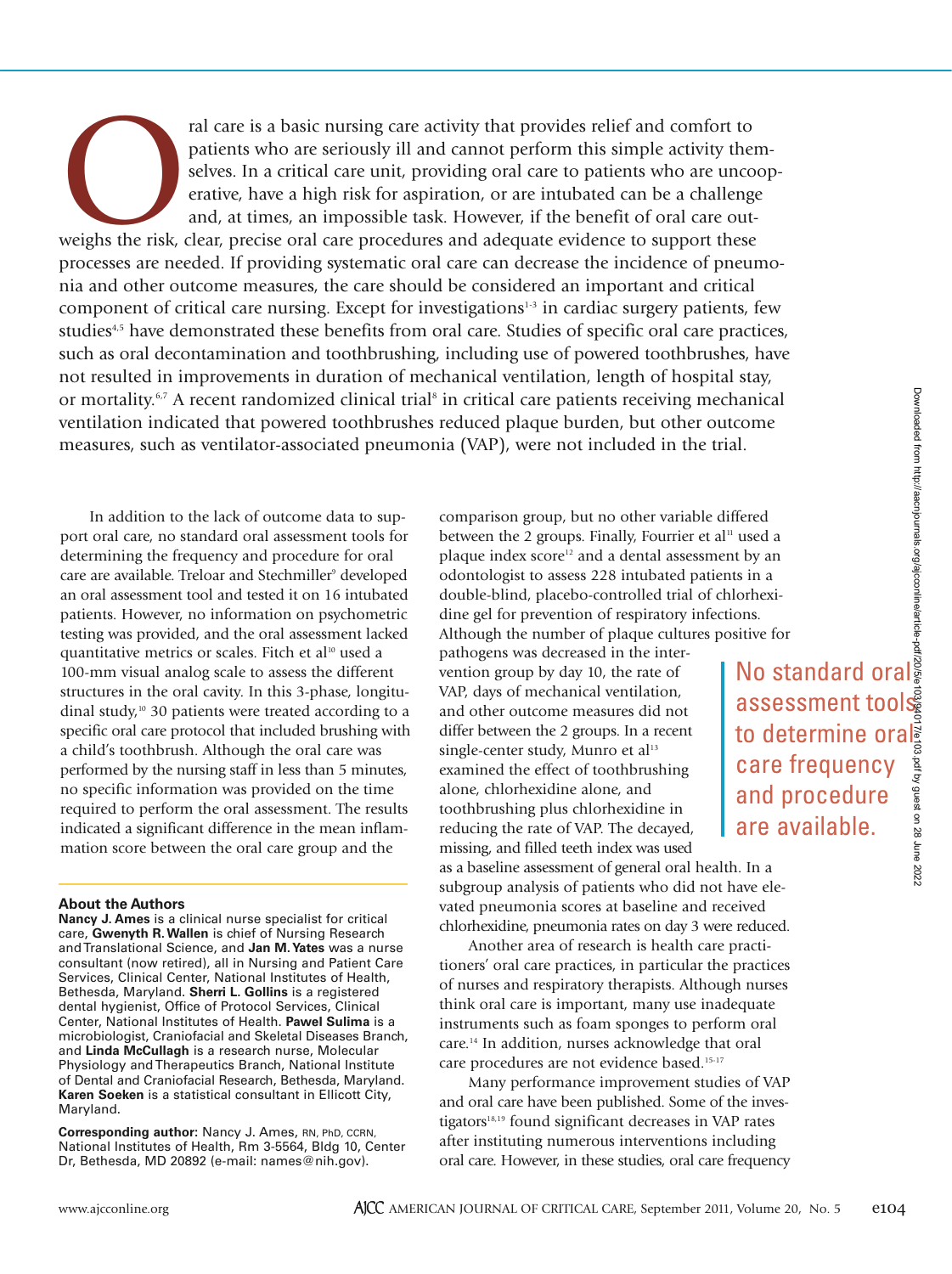# **Table 1 Beck Oral Assessment Scale (BOAS), modifieda**

|                                                      | <b>Score</b>                       |                                            |                                          |                                          |  |  |  |  |
|------------------------------------------------------|------------------------------------|--------------------------------------------|------------------------------------------|------------------------------------------|--|--|--|--|
| Area                                                 |                                    | $\overline{2}$                             | 3                                        | 4                                        |  |  |  |  |
| Lips                                                 | Smooth, pink, moist,<br>and intact | Slightly dry, red                          | Dry, swollen isolated<br><b>blisters</b> | Edematous, inflamed<br><b>blisters</b>   |  |  |  |  |
| Gingiva and oral mucosa                              | Smooth, pink, moist,<br>and intact | Swollen red<br>Pale, dry, isolated lesions |                                          | Very dry and edema-<br>tous, inflamed    |  |  |  |  |
| Tongue                                               | Smooth, pink, moist,<br>and intact | Dry, prominent papillae                    |                                          | Very dry, edematous,<br>engorged coating |  |  |  |  |
| <b>Teeth</b>                                         | Clean, no debris                   | <b>Minimal debris</b>                      | Moderate debris                          | Covered with debris                      |  |  |  |  |
| <b>Saliva</b>                                        | Thin, watery plentiful             | Increase in amount                         | Scanty and somewhat<br>thicker           | Thick and ropy, viscid<br>or mucid       |  |  |  |  |
| Total score <sup>b</sup>                             | 5<br>No dysfunction                | $6 - 10$<br><b>Mild dysfunction</b>        | $11 - 15$<br>Moderate dysfunction        | $16 - 20$<br>Severe dysfunction          |  |  |  |  |
| Note: Provide moisture<br>more often than oral care. | Minimum care<br>every 12 h         | Minimum care every<br>$8-12 h$             | Minimum care<br>every 8 h                | Minimum care every 4 h                   |  |  |  |  |

a Modified from Beck.<sup>23</sup>

b Interpretation of total score:

BOAS 0 - 5: Perform an oral assessment once a day. Follow oral care as outlined in the systematic oral care procedure twice per day. BOAS 6 - 10: Perform oral assessments twice a day. Moisten mouth/lips every 4 hours. Follow oral care as outlined in the systematic oral care proce-

dure twice per day. BOAS 11 - 15: Perform an oral assessment every shift (every 8-12 h). Follow oral care as outlined in the systematic oral care every shift. Use an ultrasoft toothbrush. Moisten lips and mouth every 2 h.

BOAS 16 - 20: Perform an oral assessment every 4 hours. Follow oral care as outlined. If brushing not possible, use soft gauze-wrapped finger. Moisten lips and mouth every 1 - 2 h.

and type were not clearly defined or consisted solely of chlorhexidine rinses.18,20 None of the studies included any oral assessment measure to determine the effects of oral care.

Recently, having critical care nurses provide oral care has received increased emphasis. National organizations21,22 have listed oral care in a number of prevention interventions. Providing evidencebased oral care requires data to support the intervention. Reliable and valid measures for oral assessment are essential to measure progress and guide intervention. In our study, we used a modified Beck Oral Assessment Scale (BOAS)<sup>23</sup> and the mucosal-plaque score  $(MPS)^{24,25}$  to assess the oral cavity (Table 1 and Figure 1).

The purpose of our study was to examine the effects of a systematic oral care program in improving oral assessment scores in critically ill patients in 3 intensive care units.

# **Methods**

This multicenter study was conducted between November 2004 and January 2007. The study was initially approved through the intramural institutional review board of the National Institute of Dental and Craniofacial Research, and then approval was obtained from the institutional review boards

of the other participating institutions. Patients were recruited from 4 different critical care units in Virginia, the District of Columbia, and Maryland. Informed consent was obtained from each patient or the patient's legally authorized representative before collection of data or specimens. All eligible patients were asked to provide consent.

A convenience sample and a pre-post study design with an educational intervention were used. Each critical care unit served as its own control when patients received standard unit-based oral care before the educational intervention. After the intervention, each critical care unit instituted systematic oral care. From November 2004 until October 2005, patients received standard care, and then the educational intervention was implemented. The systematic oral care period began in December 2005 and continued until the end of the study in January 2007.

All patients were assessed, and specimens of plaque and saliva were collected. Microbiological analysis is not reported here. Data were collected within 48 hours of admission to a critical care unit (day 1), 48 hours from initial specimen (day 3), and 96 hours after initial specimen (day 5).

Patients were excluded if their expected length of critical care stay was less than 48 hours; they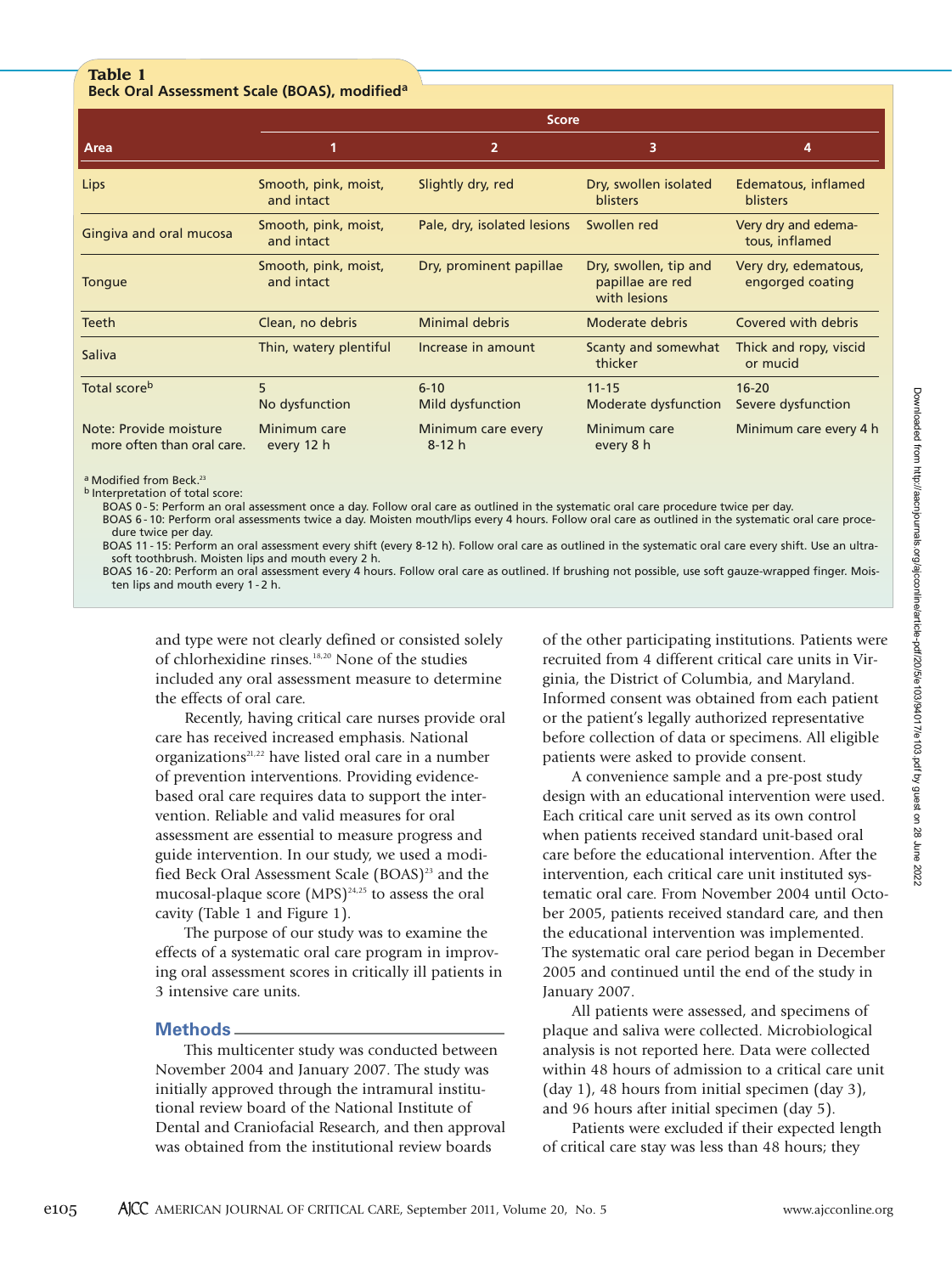| <b>Pictures of mucosa</b>                                                                                            |       |
|----------------------------------------------------------------------------------------------------------------------|-------|
|                                                                                                                      |       |
| 2<br>3                                                                                                               |       |
| (Plaque score)                                                                                                       |       |
| Criteria                                                                                                             | Score |
| Mucosa                                                                                                               |       |
| Normal appearance of gingiva and oral mucosa                                                                         |       |
| Mild inflammation = slight redness and or hypertrophy/hyperplasia                                                    | 2     |
| Slight redness in some areas of the palatal mucosa; red spots indicating inflamed salivary duct orifices             |       |
| Moderate inflammation = marked redness and hypertrophy/hyperplasia of the gingiva, which bleeds easily when pressure | 3     |
| is applied and/or any of the following:                                                                              |       |
| Marked redness in large areas $(\geq 2/3)$ of palate                                                                 |       |
| Marked inflammatory redness of the oral mucosa in sites other than the palate<br>Presence of ulcerations             |       |
| Red and inflamed fibroepithelial hyperplasia                                                                         |       |
| Severe inflammation $=$ severe redness and hypertrophy/hyperplasia of the gingiva                                    | 4     |
| Spontaneous gingival bleeding                                                                                        |       |
| Marked palatal granulations                                                                                          |       |
| Inflamed oral mucosal areas that "break" easily and bleed under pressure                                             |       |
| Plaque                                                                                                               |       |
| No easily visible plaque                                                                                             | 1     |
| Small amounts of hardly visible plaque                                                                               | 2     |
| Moderate amounts of plaque                                                                                           | 3     |
| Abundant amounts of confluent plaque                                                                                 | 4     |
| Figure 1 Mucosal-Plaque Score (MPS). <sup>a</sup>                                                                    |       |

were less than 18 years old; they had significant oral, facial trauma; or they were edentulous. Patients were also excluded if they could provide their own oral care. In addition, patients were excluded if they had a clinical diagnosis of pneumonia at the time of admission and/or a modified Clinical Pulmonary Infection Score (CPIS)<sup>26</sup> of 6 or greater. Patients were excluded if their length of stay was less than 48 hours because these patients' oral environments would not be affected by the systematic oral care. Children were excluded because of a lack of this population in the critical care units that were recruited for the study. Patients with oral or facial trauma and patients who were edentulous were excluded because of the risk of oral care in the former and the significantly different oral environment in the latter. If patients could provide their own oral care, the type of oral care they would receive was different. Patients with pneumonia or a CPIS of 6 or greater were excluded because of the lack of benefit and possible risk of the systematic oral care provided. If a patient was transferred from the critical care unit, no further data were collected, and study participation ended on transfer out of the unit.

a Based on data in Henriksen et al<sup>24</sup> and Silness and Löe.<sup>25</sup>

Demographic data, diagnosis, medications, and results of oral assessment measures, including the

MPS value and the BOAS score, were recorded. The BOAS used for this study was simplified from the original developed by Susan Beck.23 Table 1 includes the interpretation of the timing of oral care based on the score. This interpretation was not part of the original assessment score and was developed for this study.

The Acute Physiology and Chronic Health Evaluation (APACHE) II was used to compare severity of illness between hospitals and patients. The APACHE II was developed by Knaus et al<sup>27</sup> as a modified version of the APACHE scoring system. For the APACHE II, physiological parameters are measured at the time of admission to a critical care unit. APACHE II scores have also been used to prognostically stratify acutely ill patients by predicted risk of hospital mortality.<sup>28</sup> Results of other studies<sup>29,30</sup> support the use of the APACHE II score in defined groups of patients as a measure of disease severity and as a predictor of mortality, but findings suggest that measuring these outcomes in individual patients is neither possible nor justified.

A modified CPIS (Table 2), which did not include microbiological results, was obtained each day of data collection.<sup>26</sup> The CPIS was also used to exclude patients who had pneumonia at the time of admission to the critical care unit.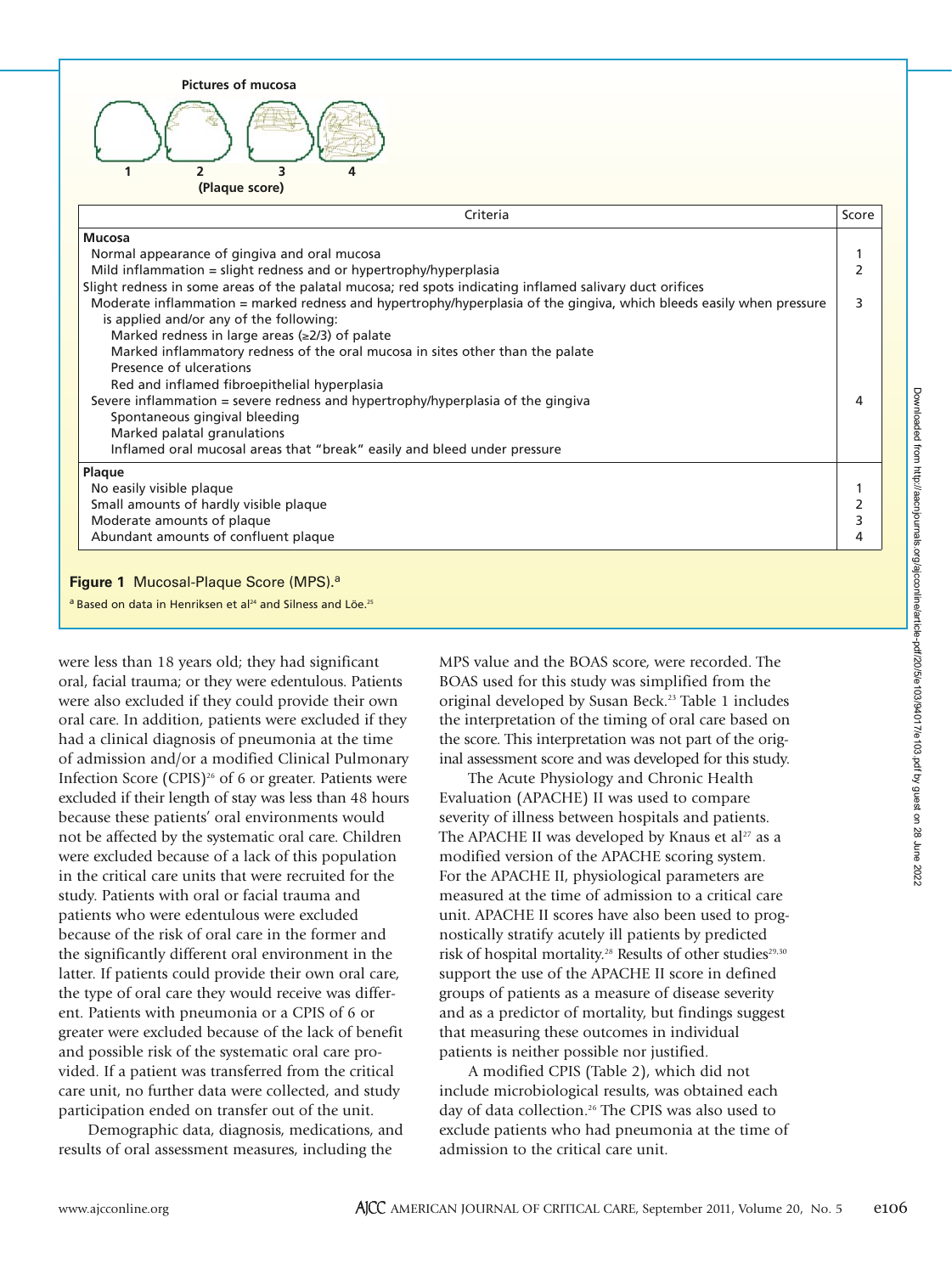# **Table 2 Clinical Pulmonary Infection Score<sup>a</sup>**

| <b>Variable</b>                               | <b>Value</b>  | <b>Score</b>   |
|-----------------------------------------------|---------------|----------------|
| Body temperature, °C                          | $36.5 - 38.4$ | O              |
|                                               | $38.5 - 39.0$ | 1              |
|                                               | >39.0         | $\overline{2}$ |
| White blood cell count, x1000/µL              | $4 - 11$      | 0              |
|                                               | $11 - 17$     |                |
|                                               | >17           | $\overline{2}$ |
| <b>Secretions</b>                             |               | $\Omega$       |
|                                               | $\ddot{}$     | 1              |
|                                               | $++$          | $\overline{2}$ |
| Pao <sub>2</sub> /fraction of inspired oxygen | >200          | $\Omega$       |
|                                               | $200$         | $\overline{2}$ |
| Infiltrates on chest radiograph               | Clear         | 0              |
|                                               | Patchy        |                |
|                                               | Localized     | 2              |
| Score $\geq 6$ = pneumonia.                   |               |                |

a Data from Fartoukh et al.<sup>26</sup>

An evidence-based oral care procedure for critically ill patients must include reliable and valid measures to assess oral health. No single oral assessment scale has been identified that is appropriate in all clinical settings. The original BOAS,<sup>23</sup> developed to assess the oral cavity of oncology patients with stomatitis, has 7 subscales that include voice quality and ability to swallow. The modified BOAS consists of 5 subscales: assessment of lips, mucosa and gingiva, tongue, teeth, and saliva. A higher score reflects dysfunction or tissue injury. BOAS scores range from 5 (no oral dysfunction) to

# Nurses gently brushed the endotracheal tube with the toothbrush or used gauze to remove debris.

20 (severe dysfunction). A score greater than 5 is abnormal. The MPS includes only 2 scores that reflect an assessment of mucosal surfaces and plaque.<sup>25</sup> MPS values range from 2 to 8; any score greater than 5 reflects marked lack of oral integrity. This MPS has been used in studies of elderly persons in nursing homes to assess oral hygiene but has not

been used in critical care patients.<sup>24</sup> Neither oral assessment scale has published reliability studies.

The study was designed with a baseline or control period in which each nurse in the critical care units provided standard, unit-based oral care. No common or standard oral care across the 3 units was used. Rather, standard oral care was the oral care that each unit delivered before the educational intervention. No attempts were made to vary the oral care provided in each critical care unit during the control period. After the educational intervention,

a systematic oral care procedure (Figure 2) was introduced in all critical care units. Briefly, patients were assessed at the time of admission to the critical care unit and whenever a change in caregiver occurred. The frequency of oral care was determined by the BOAS score but was at least every 12 hours. Nurses were instructed to assess the level of consciousness and use suctioning before providing oral care. An oral examination was performed, and the data required in the BOAS and MPS were obtained. After assessment for bleeding, toothbrushing was performed in a systematic way to prevent missing any areas. If an endotracheal tube was present, the tube was included in the oral care. Nurses were instructed to brush it gently with the toothbrush or use gauze to remove any debris. After oral care, alcohol-free 0.12% chlorhexidine (supplied by Clinical Center Pharmacy Department, National Institutes of Health), delivered as a spray, was applied to teeth and mucosa. Excess chlorhexidine and secretions were suctioned. Between toothbrushings, the oral cavity was moistened with mouthwash (Biotene; GlaxoSmithKline Inc, Research Triangle Park, North Carolina) or water.

The study had no restriction on using tap water either to moisten and rinse the toothbrushes or to moisten the toothettes. In 2 reviews<sup>37,38</sup> and a recent study,<sup>39</sup> it has been noted that potentially pathogenic bacteria are present in the water supply of health care facilities. Berry et al<sup>40</sup> recognized that tap water can be a source of nosocomial infections and stated that tap water should not be used as a mouth rinse for critically ill patients but left unresolved the use of sterile water as a substitute. Tap water is used in many critical care units when providing oral care.

Frequency of oral care was based on the results of the oral assessment. An index card was provided in the oral care kit delivered during the treatment phase for each patient. Nurses providing oral care were instructed to record the frequency of oral care and their initials on the card. The card was collected by the research nurse.

The structured educational program was multifaceted. After initial introduction by the researcher, a dentist or dental hygienist provided each patient care unit with instructions on the oral care procedure. The educational program was repeated several times according to each unit's needs and the current staff. After the initial instruction, the oral care procedure was available as a recorded educational program on a DVD player provided to each critical care unit for the nursing staff. A colored pocket flip chart–booklet developed by the principal investigator (J.Y.) contained information and pictures describing the oral cavity and the BOAS. A copy of the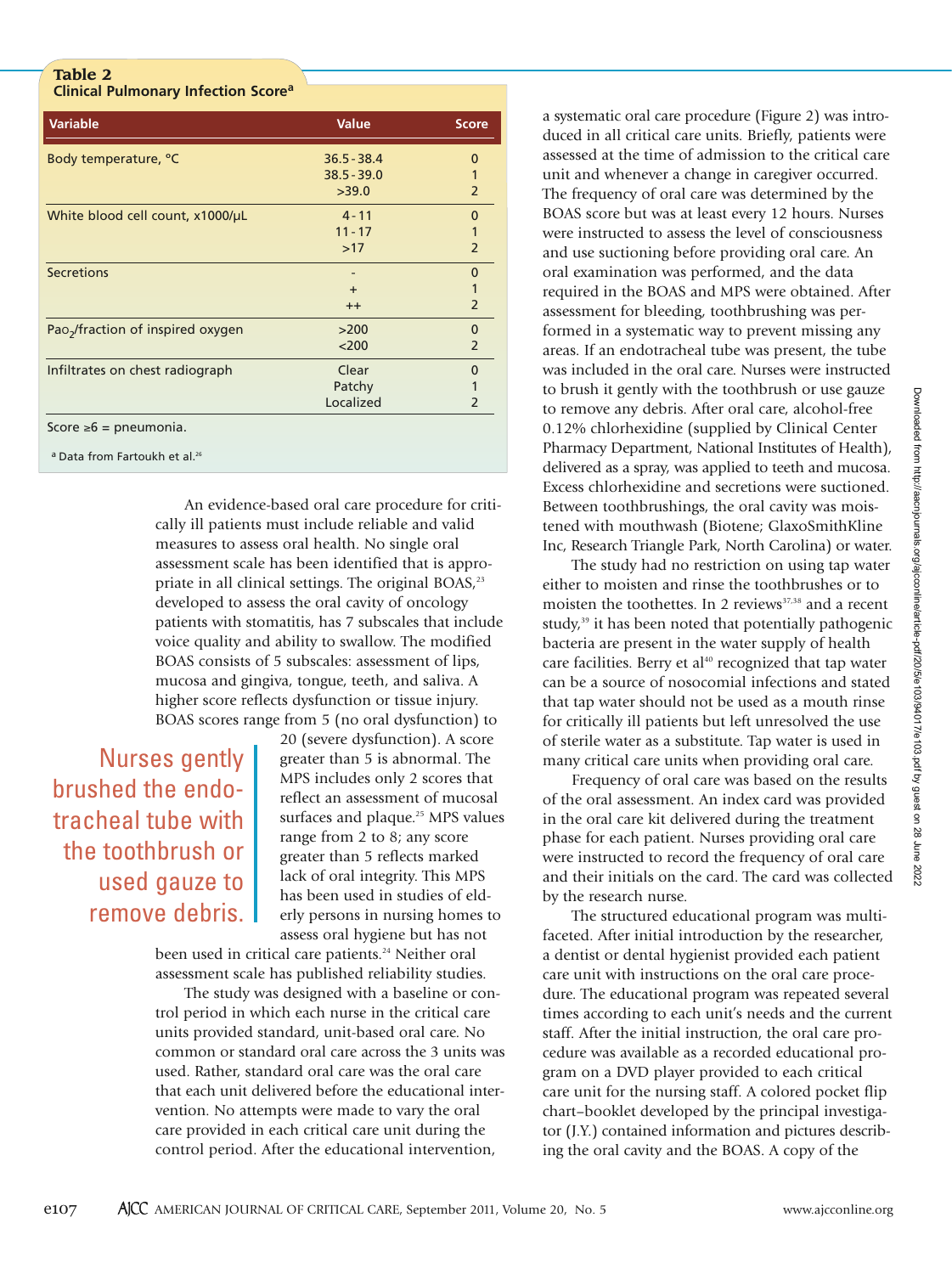- 1. The patient's level of consciousness may be a factor. If patients are unconscious or disoriented, they may reflexively bite when something is introduced into their mouth. You may need to use a "prop" (the end of a toothbrush works well) to keep the mouth open.<sup>31</sup>
- 2. Be sure to use suctioning before giving oral care because the process of oral care stimulates secretions.<sup>32,33</sup>
- 3. Begin by placing a gloved finger in the side of the mouth between teeth and cheek. This step lets the patient know the examination and care will not hurt, relaxes the patient, and generates trust. If lips are dry and cracked, lubricate them before placing your gloved finger in the side of mouth. 34(p50)
- 4. Assess oropharyngeal cavity by using the order suggested in Beck's oral assessment tool.<sup>23</sup> Additional notes to Beck's score: a. Examine lips—if dry, cracked, or caked, expect the same condition in mouth.
	- b. Always palpate with glove-covered index finger first.
	- c. Have penlight handy for better visualization of oral structures.
	- d. Move gloved finger on gingival surfaces around the mouth—upper right, upper left, lower left, and then lower right. This visual examination determines redness, swelling, injury, and bleeding of any oral structure.
	- e. Examine secretions for amount, viscosity, and color. If secretions are copious, suction.
- 5. Moisten a single layer of soft gauze or a washcloth; wrap around your index finger. Gently move the finger from right upper to left upper gingiva (gumline), then from lower left to right lower gingiva. 34(p50)
- 6. Next, repeat examination in the same direction for the inside of the mouth (lingual). Use the suggested direction, because going here and there misses areas.
- 7. Examine the gauze for blood—if bleeding occurs and is copious, do not brush teeth. Use a gauze-wrapped finger instead to clean teeth.
- 8. Insert index finger of left hand as guide or prop and brush with right hand.
- 9. Use following types of toothbrush<sup>8,21</sup>:

a. Use soft pediatric toothbrush for nonintubated patients or soft tapered toothbrush if patient is intubated. b. Use ultrasoft toothbrush if patient's mouth is very sore or inflamed.

10. Brush in a continuous line: upper right to upper left to lower left to lower right outside, then lower right to lower left to upper left and finally to upper right gingival to lingual.



Brush in one continuous line starting at the left upper (LU) gingival surface of the teeth, then move to right upper (RU), then to right lower (RL), then to left lower (LL) gingival area. Begin with the lingual surface of the teeth at LL and move along path shown here.

- 11. Use water to moisten toothbrush. Use of toothpaste depends on the condition of the patient and oral mucosa. If an individual is particularly sensitive or the mucosal surfaces are inflamed, then consider use Biotene (dry mouth fluoride) toothpaste or simply dipping the toothbrush into the alcohol-free chlorhexidine. Toothbrushing should be done no more than every 8 hours unless plaque is particularly heavy.
- 12. Always suction excess fluid and remove debris to prevent aspiration.<sup>32</sup>
- 13. If patient has an endotracheal tube, plaque and bacterial biofilm can form on the surface of the tube, so mouth care includes this appliance. Note if mucus or debris is present.<sup>35</sup>
- 14. After mechanically cleaning the teeth, spray teeth and oral mucosa with 0.12% chlorhexidine. The chlorhexidine is supplied and is alcohol-free. Suction excess chlorhexidine to prevent aspiration.<sup>4,7,13,36</sup>
- 15. In between brushing, moisten oropharyngeal cavity (can be water or Biotene).

**Figure 2** Protocol for systematic oral care in the intensive care unit.

booklet was placed in each patient's oral care kit. The oral care kit contained the chlorhexidine spray, a child's toothbrush, an instruction booklet, and an oral care documentation card.

# **Sample Size and Statistical Analysis**

The sample size for the study was based on a pilot study41 of 22 patients conducted at the Clinical

Center of the National Institutes of Health in 2001. The change in the BOAS score was the main clinical outcome for both the pilot study and the study reported here. It was estimated that to detect a change in the BOAS score between the control group and the treatment group (mean score change of 2.05; SD, 2.26), a sample size of approximately 340 patients would be required based on 80% power and a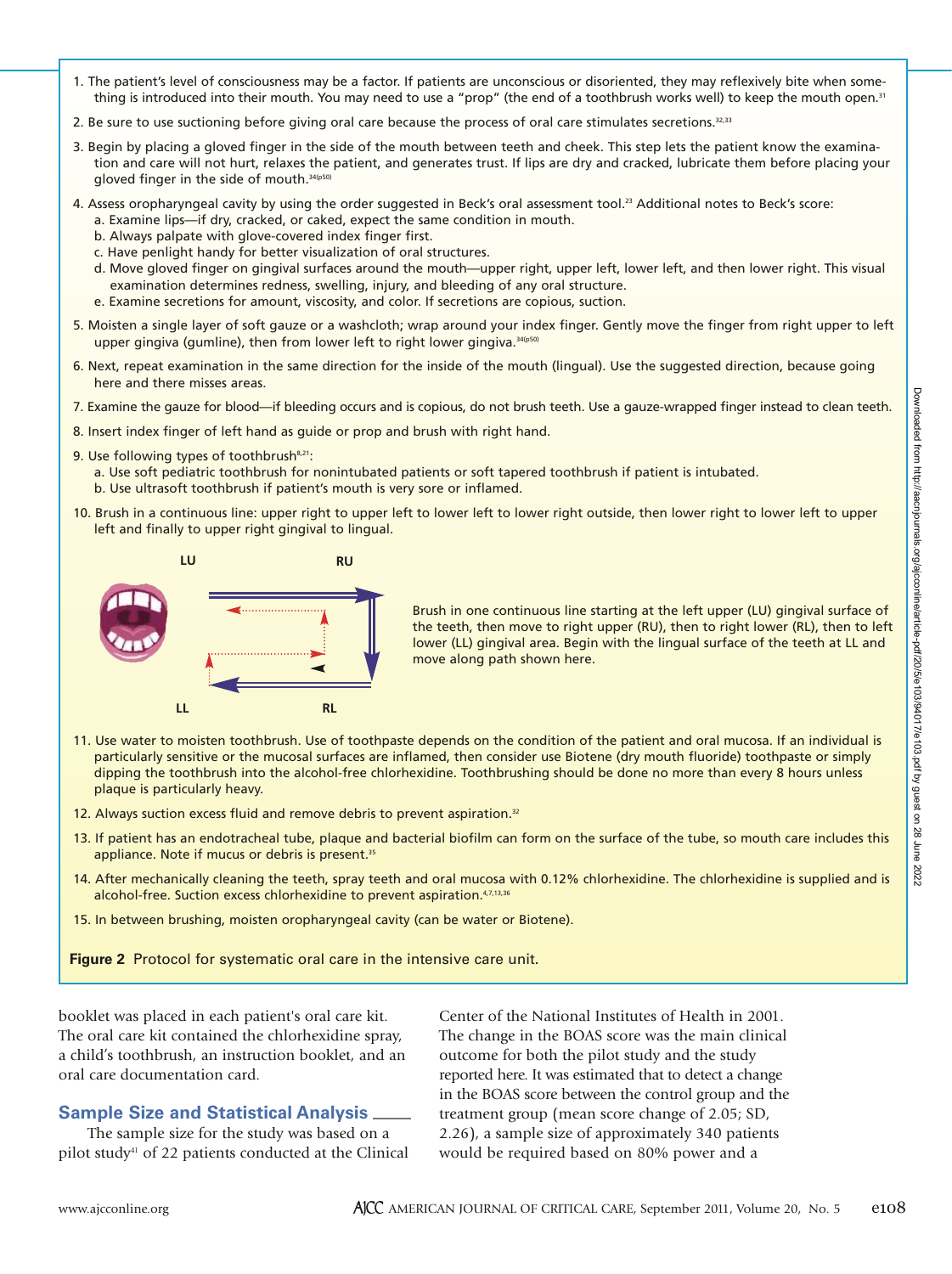# **Table 3**

**Characteristics of sample by site (n=116)**

| Variable <sup>a</sup>               |                   | <b>Site</b>       |                   | <b>Statistics</b> b         |
|-------------------------------------|-------------------|-------------------|-------------------|-----------------------------|
|                                     | <b>Hospital 1</b> | <b>Hospital 3</b> | <b>Hospital 4</b> |                             |
| Group                               |                   |                   |                   | $\chi^2$ = 19.5, P < .001   |
| <b>Treatment</b>                    | 7(24)             | 35 (76)           | 23(56)            |                             |
| Control                             | 22 (76)           | 11(24)            | 18 (44)           |                             |
| Ethnicity                           |                   |                   |                   | $\chi^2$ = 45.0, P < .001   |
| White                               | 19 (66)           | 13(28)            | 34 (83)           |                             |
| <b>African American</b>             | 5(17)             | 28(61)            | 1(2)              |                             |
| Other                               | 5(17)             | 5(11)             | 6(15)             |                             |
| <b>Sex</b>                          |                   |                   |                   | $\chi^2$ = 2.4, P < .30     |
| Male                                | 13(45)            | 26(57)            | 26(63)            |                             |
| Female                              | 16 (55)           | 20(43)            | 15 (37)           |                             |
| Antibiotic use <sup>c</sup>         |                   |                   |                   | $\chi^2$ = 5.1, P = .08     |
| <b>No</b>                           | 4(14)             | 10(22)            | 15(37)            |                             |
| <b>Yes</b>                          | 25 (86)           | 36 (78)           | 26(63)            |                             |
| Mechanical ventilation <sup>d</sup> |                   |                   |                   | $\chi^2$ = 21.4, P < .001   |
| <b>No</b>                           | 6(21)             | 8(17)             | 25(61)            |                             |
| Yes                                 | 23(79)            | 38 (83)           | 16(39)            |                             |
| Age, mean (SD), y                   | 62.5 (15.03)      | 62.7 (20.79)      | 72.6 (17.56)      | $F_{2.113} = 3.86, P < .02$ |
| APACHE II score, mean (SD)          | 15.6(7.13)        | 19.5 (7.24)       | 16.0 (4.96)       | $F_{2,113} = 4.30, P < .02$ |
| CPIS on day 1, mean (SD)            | 2.8(1.48)         | 2.9(1.66)         | 2.4(1.80)         | $F_{2,113} = 1.29, P < .28$ |
| BOAS score on day 1, mean (SD)      | 10.9(3.24)        | 9.6(2.37)         | 10.3(2.99)        | $F_{2,113} = 1.90, P < .15$ |
| MPS value on day 1, mean (SD)       | 4.1(1.27)         | 3.8(1.4)          | 4.1(1.29)         | $F_{2,113} = 0.70, P < .50$ |

Abbreviations: APACHE, Acute Physiology and Chronic Health Evaluation; BOAS, Beck Oral Assessment Scale; CPIS, Clinical Pulmonary Infection Score; MPS, mucosal-plaque score.

a Values for the 3 hospitals are number (%) of patients unless otherwise indicated. Because of rounding, not all percentages total 100. <sup>b</sup>*F* statistics are from a 1-way analysis of variance.

c Patient received some antibiotics during hospital stay.

d Patient was intubated and required mechanical ventilation at time of initial data collection.

0.05 level of significance. Descriptive statistics were used to characterize the BOAS scores and the MPS values. A  $\chi^2$  test and 1-way analysis of variance were used to determine differences among sites and between the treatment and control groups. Both a general linear model and linear mixed modeling were used to determine the effects of the program of systematic oral care on the BOAS scores and the MPS values.

# **Results**

A total of 4 critical care units in 4 hospitals in the Washington, DC, area participated in the study. All 4 hospitals were trauma centers with more than 200 beds. A total of 152 patients provided informed consented for the protocol; 116 patients were included in the data analysis (Table 3). Of the 36 patients excluded from the analysis, 12 at hospital 1 received only toothbrushing without the chlorhexidine treatment; 15 were from hospital 2, which withdrew from the study with no treatment group obtained; and 12 at hospital 3 could not be reached to provide consent again after a delay in protocol renewal for that site.

Patients enrolled at the 3 sites differed significantly by hospital setting in age, ethnicity, treatment with mechanical ventilation, and APACHE II scores (Table 3). We found no difference by hospital setting when sex or administration of antibiotics was considered. In addition, the percentage of treatment and control group patients differed by site. Scores on day 1 (BOAS, MPS, and CPIS) did not differ significantly among hospitals, as indicated by analysis of variance.

When patients were compared by treatment group (Table 4), differences were not significant for sex ( $\chi^2$  = 1.7; *P* = .20), use of antibiotics ( $\chi^2$  = 0.6; *P* = .45), requiring mechanical ventilation ( $\chi^2$  = 0.1; *P* = .73), or age (*t* = 1.08; *P* = .28). Treatment and control groups, however, did differ significantly for APACHE II scores  $(t = 2.19; P = .03)$ , and the BOAS score on day 1 ( $t = 2.53$ ;  $P = .01$ ). The treatment group had a higher mean APACHE II score than the control group (18.5 vs 15.8) and a lower mean BOAS score on day 1 (9.6 vs 10.9). On day 1, the mean BOAS score for all patients was 10.2 (SD, 2.99),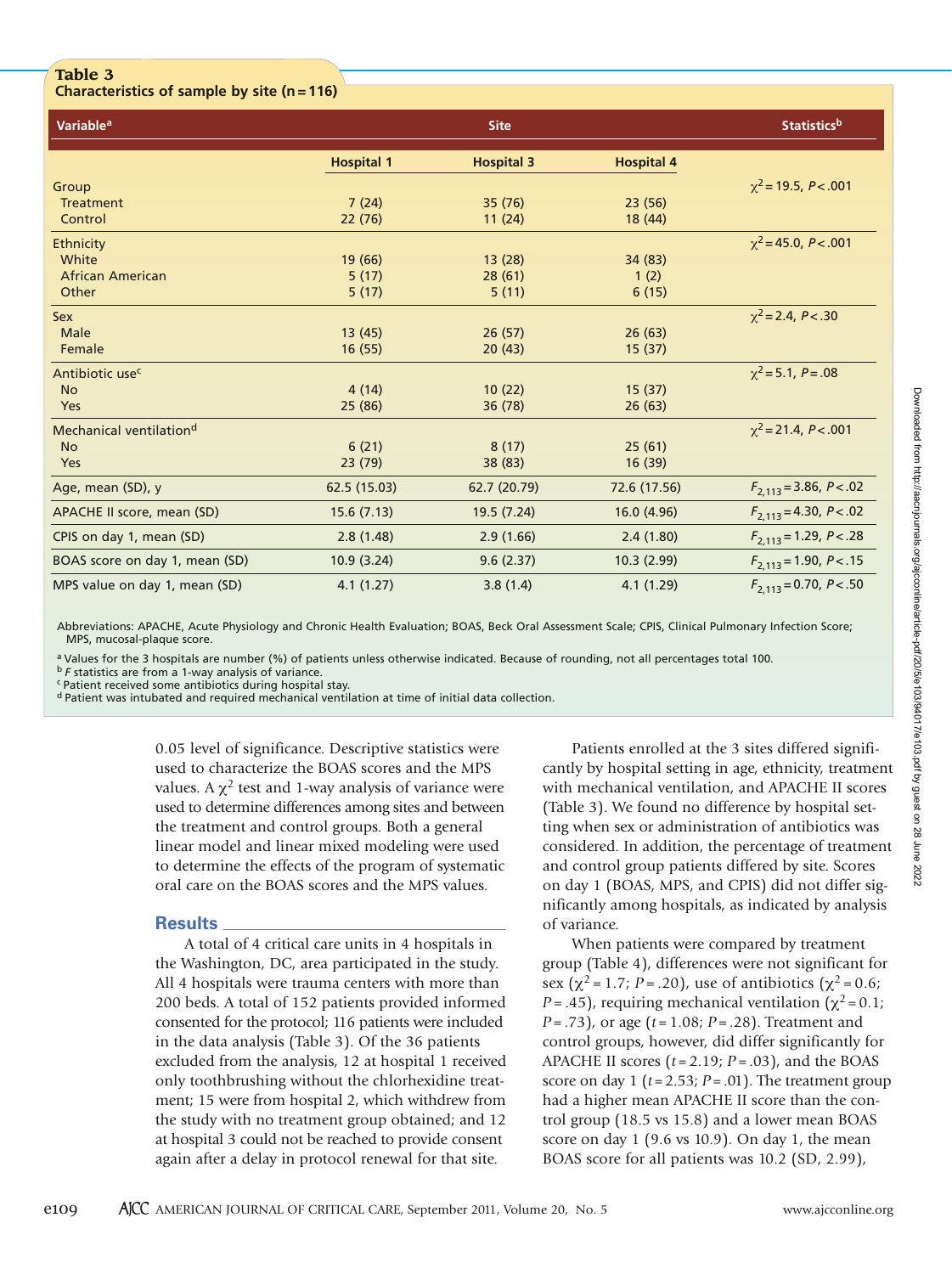and the MPS value for all patients was 3.9 (SD, 1.37); the differences between the groups were not significant. The MPS values and the BOAS scores had strong correlations; the highest correlation was on day 5 (*r* = 0.798; *P* < .001; n = 43). Correlations on day 1 (*r* = 0.727; *P* < .001; n = 116) and day 3 (*r* = 0.663;  $P < .001$ ; n = 101) were also significant.

Analysis with a general linear model was performed with the BOAS score as the primary outcome. Sample size was reduced to 45 (26 control and 19 treatment) because of the requirement that all patients have data for all 3 days of data collection. Results indicated a significant difference among the 3 times  $(F = 4.80; P = .01)$  with no difference in the pattern of scores between treatment and control groups and time (interaction  $F = 1.57$ ;  $P = .21$ ). Means for the treatment group on days 1, 3, and 5 were 9.7 (SD, 3.68), 9.8 (SD, 2.48), and 8.1 (SD, 2.80), respectively. Means for the control group were 11.5 (SD, 2.44), 12.6 (SD, 3.50), and 11.5 (SD, 31.4). In addition, the 2 groups differed overall  $(F = 12.75; P = .001)$ ; the control group had a higher mean than the treatment group did.

Mixed linear modeling was used to analyze the BOAS scores and MPS values across time. In mixed linear modeling, patterns are used to predict or model missing data. $42$  In this method, in contrast to general linear modeling, no assumption is made that all time points must have data present. The pattern of BOAS scores differed significantly across the 5 days depending on the group (interaction *F* = 4.19; *P* = .02). The difference in BOAS scores was also significant over time, day 1, 3, or 5 (*F* = 5.1; *P* = .009), and between groups, treatment or control, (*F*= 29.05; *P* < .001). In the control group, the estimated marginal means of the BOAS scores increased slightly from day 1 to day 3 (10.9 to 11.9) and then decreased slightly from day 3 to day 5 (11.9 to 11.0). In contrast, the treatment group had a slight decrease from day 1 to day 3 (9.5 to 9.2) and then a more pronounced decrease from day 3 to day 5 (9.2 to 7.7). BOAS scores differed overall between the 2 groups; the control group had a higher mean score (Table 5). The MPS values followed a similar pattern with a significant difference in the patterns of scores across the 5 days depending on the group (interaction *F* = 4.56; *P*= .01). The MPS values were also significantly different across time, day 1, 3, or 5, (*F*= 7.33; *P*< .001) and by group, treatment or control  $(F = 16.83; P < .001)$ .

Because APACHE II scores differed between the treatment and control groups (Table 4), APACHE II groups were formed by using a median split. This step resulted in 32 control patients and 28 treatment patients in the low APACHE II group (APACHE II

**Table 4 Characteristics of sample by group**

| Characteristic <sup>a</sup>         | <b>Control</b><br>group<br>$(n=51)$ | <b>Treatment</b><br>group<br>$(n=65)$ | <b>Overall</b><br>$(n = 116)$ |
|-------------------------------------|-------------------------------------|---------------------------------------|-------------------------------|
| <b>Ethnicity</b>                    |                                     |                                       |                               |
| White                               | 29 (57)                             | 37(57)                                | 66 (56.9)                     |
| <b>African American</b>             | 13(25)                              | 21(32)                                | 34 (29.3)                     |
| Other                               | 9(18)                               | 7(11)                                 | 16 (13.8)                     |
| Sex                                 |                                     |                                       |                               |
| Male                                | 32(63)                              | 33 (51)                               | 65 (56.0)                     |
| Female                              | 19 (37)                             | 32 (49)                               | 51 (44.0)                     |
| Antibiotic use <sup>b</sup>         |                                     |                                       |                               |
| <b>No</b>                           | 11(22)                              | 18 (28)                               | 29(25.0)                      |
| Yes                                 | 40 (78)                             | 47 (72)                               | 87 (75.0)                     |
| Mechanical ventilation <sup>c</sup> |                                     |                                       |                               |
| <b>No</b>                           | 18 (35)                             | 21(32)                                | 39 (33.6)                     |
| Yes                                 | 33 (65)                             | 44 (68)                               | 77 (66.4)                     |
| Age, mean (SD), y                   | 64.0 (15.84)                        | 67.8 (20.8)                           | 66.2 (18.82)                  |
| APACHE II score, mean (SD)          | 15.8 (5.83)                         | 18.5 (7.09)                           | 17.3 (6.68)                   |
| BOAS score on day 1, mean (SD)      | 10.9 (2.77)                         | 9.6(2.79)                             | 10.2 (2.99)                   |
| MPS value on day 1, mean (SD)       | 4.2(1.25)                           | 3.8(1.38)                             | 3.9(1.37)                     |

Abbreviations: APACHE, Acute Physiology and Chronic Health Evaluation; BOAS, Beck Oral Assessment Scale; MPS, mucosal-plaque score.

a Values are number (%) of patients unless otherwise indicated.

b Patient received some antibiotics during their stay.

c Patient was intubated and required mechanical ventilation at time of initial data collection.

# **Table 5**

**Estimated marginal means (standard error) for scores on Beck Oral Assessment Scale and scores on mucosalplaque score for groups across time (n=116)**

| Group                                                                    | Day 1                               | Day 3                                  | Day 5                                | <b>Overall</b>          |  |  |  |  |  |
|--------------------------------------------------------------------------|-------------------------------------|----------------------------------------|--------------------------------------|-------------------------|--|--|--|--|--|
|                                                                          |                                     | <b>Beck Oral Assessment Scale</b>      |                                      |                         |  |  |  |  |  |
| Control<br>10.9(0.39)<br>Treatment<br>9.5(0.35)<br>Overall<br>10.2(0.26) |                                     | 11.9 (0.38)<br>9.2(0.36)<br>10.5(0.26) | 11.0(0.51)<br>7.7(0.58)<br>9.4(0.38) | 11.3(0.33)<br>8.8(0.32) |  |  |  |  |  |
| <b>Mucosal-Plaque Score</b>                                              |                                     |                                        |                                      |                         |  |  |  |  |  |
| Control<br>Treatment<br>Overall                                          | 4.1(0.19)<br>3.8(0.16)<br>4.0(0.12) | 4.3(0.16)<br>3.3(0.16)<br>3.8(0.11)    | 4.0(0.25)<br>2.6(0.28)<br>3.2(0.19)  | 4.2(0.16)<br>3.3(0.15)  |  |  |  |  |  |

scores 2-17) and 19 and 37 patients, respectively, in the high APACHE II group (APACHE II scores  $\geq 18$ ). When the APACHE group was included in the mixed modeling as a control factor, results indicated that although scores changed across time, the pattern of scores differed between the treatment and the control groups (interaction *F* = 4.79; *P* = .01; Table 6). BOAS scores differed significantly between the control group and the treatment groups (*F* = 34.10; *P* < .001)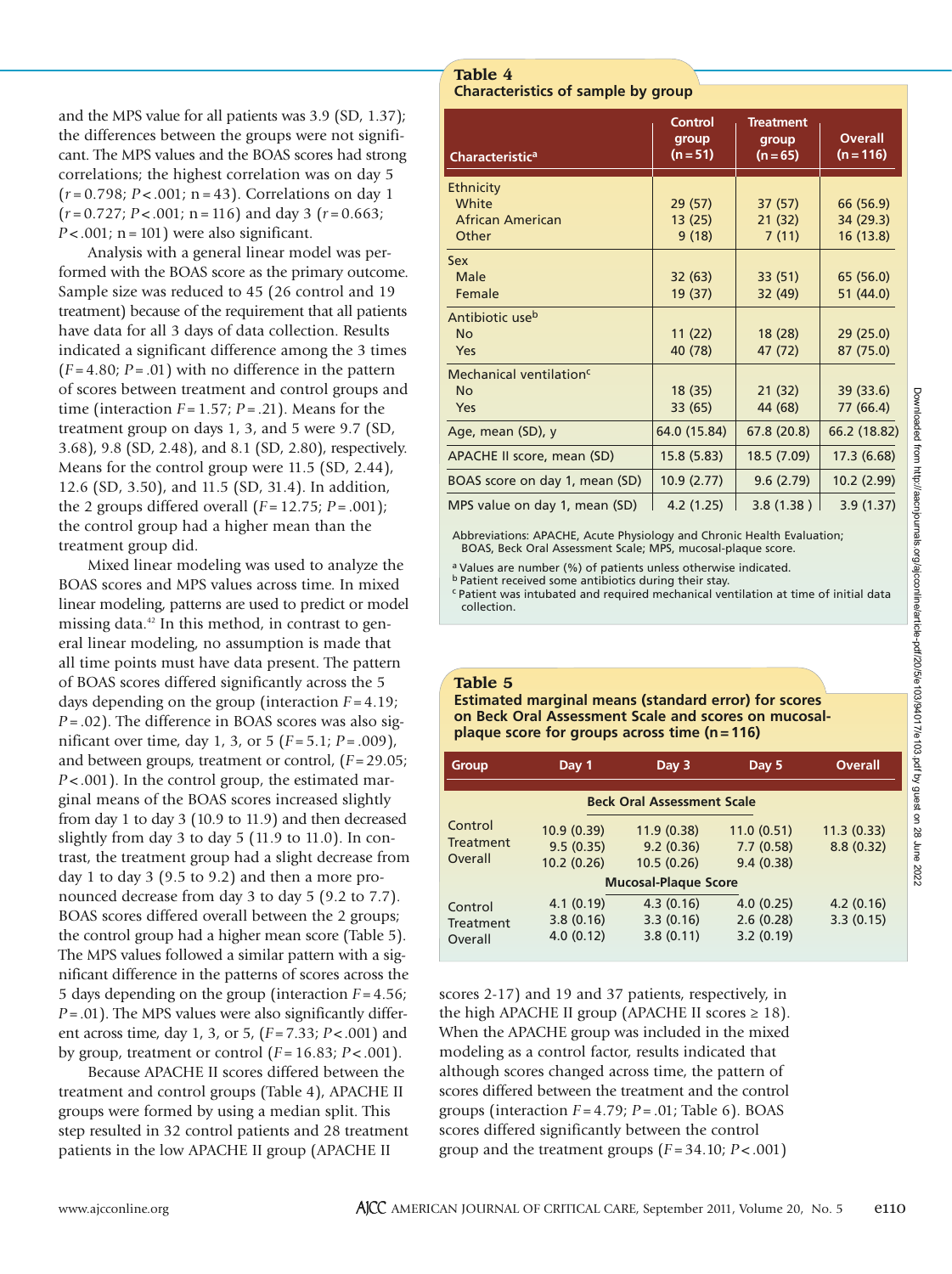**Analysis of scores on Beck Oral Assessment Scale across time with APACHE II scores (low/high) controlled for by using linear mixed modeling<sup>a</sup>**

|                                                          | Degrees of freedom       |                    |       |         |
|----------------------------------------------------------|--------------------------|--------------------|-------|---------|
| <b>Source</b>                                            | <b>Numerator</b>         | <b>Denominator</b> | F     | P       |
| <b>APACHE II score</b><br>Low $(2 - 17)$<br>High $(>18)$ | 1                        | 105.44             | 5.44  | .02     |
| Group: treatment or control                              | 1                        | 105.44             | 34.10 | $-.001$ |
| Day: day 1, 3, 5                                         | $\overline{\phantom{0}}$ | 61.79              | 6.47  | .003    |
| <b>APACHE II x Day</b>                                   | $\overline{2}$           | 61.79              | 1.24  | .28     |
| <b>APACHE II x Group</b>                                 | 1                        | 105.44             | 0.10  | .75     |
| Day x Group                                              | $\overline{\phantom{0}}$ | 61.79              | 4.79  | .01     |
| APACHE II x Group x Day                                  | $\overline{2}$           | 61.79              | 1.65  | .20     |

Abbreviation: APACHE, Acute Physiology and Chronic Health Evaluation.

a Analysis assumed unstructured covariance matrix.





and by day  $(F = 6.47; P = .003)$ . Examination of the estimated marginal means indicated that BOAS scores in the control group increased on day 5 (11.2) and did not return to day 1 (10.9) levels, whereas scores in the treatment group decreased from day 1 (9.5) to day 5 (7.4). This finding was also true for patients in the high APACHE group or patients who had an increased severity of illness score. Among patients who had APACHE II scores greater than 17, indicating the patients were more acutely ill on admission to the critical care unit than the patients with lower scores, the mean BOAS scores were

higher in the control group than in the treatment group. In the control group with high APACHE II scores, the BOAS scores were higher across time when day 1 scores were compared with day 5 scores. In the treatment group, the BOAS scores decreased across time (Figure 3). The control patients with both high and low APACHE II scores had overall higher mean BOAS scores for the day than did the treatment patients with both high and low APACHE II scores.

The index cards on which nurses recorded the times of providing oral care were used to assess the integrity of the intervention. A total of 52% of the treatment group  $(n = 65)$  had study cards completed. However, some of the cards had only a few notations.

# **Discussion**

In this multicenter study of 116 critically ill patients, the BOAS scores were higher before the educational intervention, reflecting poor oral health for patients who received standard unit-based oral care rather than systematic oral care. Compared with patients who had standard unit-based oral care, patients who had systematic oral care had significantly lower BOAS scores overall. When critically ill patients with APACHE II scores of 18 or greater were compared, this effect of systematic oral care remained. Overall in the study, the APACHE II scores reflected a moderate level of severity of illness; the highest score was 35, in a patient in the treatment group. The majority (66.4%) of the patients in this study were intubated and receiving mechanical ventilation, but many of the patients were not intubated. The presence of nonintubated patients in the critical care unit reflects some other organ dysfunction and places this group at high risk for aspiration.

The modified BOAS provides a realistic and clinically useful assessment of oral integrity in critically ill patients. The 5 subscales, saliva, teeth, tongue, lips, and oral mucosa, encompass the uniqueness of the oral cavity. As reflected in the BOAS scores, the overall results show that systematic oral care can improve oral health in critically ill patients. With the MPS, a much more widely used measure, only the mucosa and the plaque on the teeth are assessed. However, even though BOAS scores are a broader representation of the oral cavity, both the BOAS and the MPS positively correlated across all times. Use of these 2 oral assessment scores can help standardize oral care by providing a mechanism to measure the effects of this important nursing intervention.

In the study by Munro et al, $13$  the oral care interventions, toothbrushing and chlorhexidine treatment, were performed by study personnel. This method is the optimum one to use to ensure the integrity of the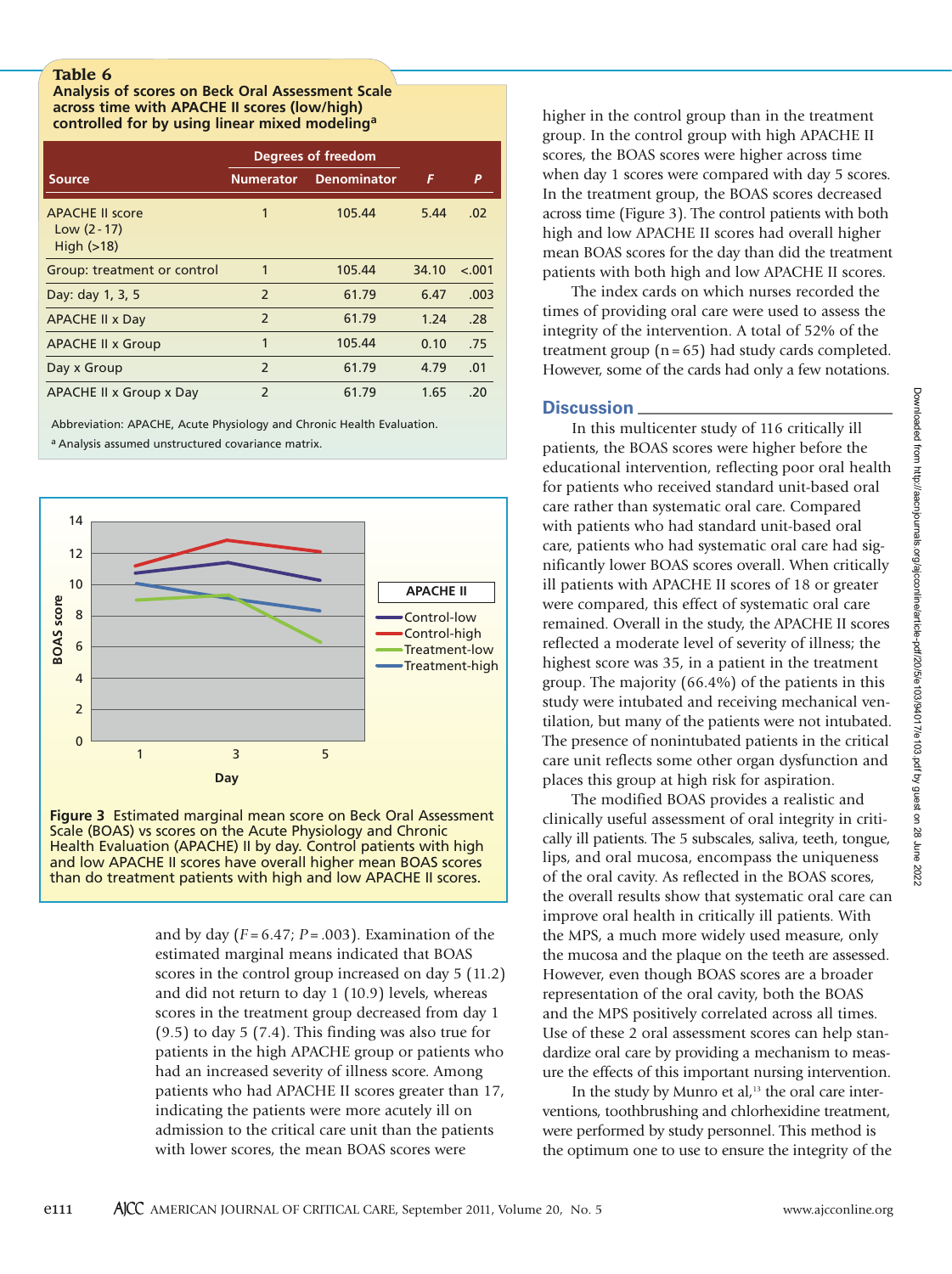intervention. In our study, the critical care nurses who cared for the patients delivered the oral care. Although it could be assumed that oral care was provided more often than was recorded on the intervention cards, we have no way to know how often. The study by Munro et al<sup>13</sup> included only patients treated with mechanical ventilation, whereas our study included critically ill patients who were not intubated. Because of the lack of a secure airway, patients who are not intubated might be at greater risk for aspiration than are intubated patients. Another interesting finding of Munro et al is that the toothbrushing group had higher CPIS values than did the other groups in their study because the toothbrushing group received additional days of brushing. Munro et al stated that these high CPIS values could have been related to dislodgement of plaque biofilm organisms by toothbrushing and subsequent entry of the organisms into the lungs. Munro et al question the safety of toothbrushing in critically ill patients and note that the "optimal oral care practices . . . have not been tested."13(p436)

In the study by Fitch et al, $10$  a complex assessment of oral care was used that included evaluation of 9 factors in the mouth: inflammation, bleeding, salivary flow, candidiasis, dental plaque, purulent material, calculus, stains, and caries. These factors were assessed by using a 100-point scale. Clearly, a limitation of this scale would be the time required to administer it. This characteristic alone would render this oral assessment measure less than useful in the clinical environment.

The major limitations of our study were the pre-post test design and the differences between the treatment and control groups, including diagnosis, severity of illness, and other factors. Despite these differences between the 2 groups, acuity, sex, and antibiotic use did not differ significantly. The length of time between the 2 parts of the study was also a limitation. A smaller than anticipated sample size, loss of study patients who were transferred from the critical care unit and had to provide informed consent again to be in the study, and loss of patients because 1 site did not wish to continue, were also limitations. Measuring the fidelity of the intervention in terms of the consistency of the nursing staff performing the systematic oral care was difficult. Despite the training and educational reminders, variations occurred in the oral care delivered. If the oral intervention cards were a true reflection of protocol compliance, then only 52% of the oral care procedures were performed. However, the BOAS scores still differed significantly between the systematic oral care group and the control group. In future

studies, a more reliable method for recording systematic oral care should be implemented. For example, the care could be recorded in the patient's medical record.

Tap water is used in many critical care units for providing oral care. Researchers<sup>37-39</sup> have noted that potentially pathogenic bacteria are present in the water supplies of health care facilities. Berry et al<sup>40</sup> recognized that tap water can be a source of noso-

comial infections and stated that tap water should not be used as a mouth rinse for critically ill patients, but they left unresolved the use of sterile water as a substitute. This issue requires further study.

The strength of our study is that we tested, in a clinical setting, 2 oral assessment measures, the BOAS and the MPS. These measures are easy to use and teach to critical care nurses. BOAS scores and MPS values reflect the condition of the oral cavity and can be used to guide oral care in criti-

cally ill patients. The BOAS scores and the MPS values improved after nurses implemented an intervention for systematic oral care. This improvement took place despite inconsistent adherence to this oral intervention. Future research should focus on testing the reliability and validity of these oral assessment measures. Oral care interventions must be tested for safety in high-risk critically ill patients before any recommendation can be made to follow the interventions in routine care. Cantly lower<br>
overall scores<br>
on the Beck<br>
Oral Assessment<br>
Scale.<br>
MPS<br>
In inter-<br>
inter-<br>
inter-<br>
this<br>
cus on<br>
al<br>
s must<br>
and pro-<br>
and pro-<br>
indicated<br>
inter-<br>
inter-<br>  $\frac{1}{2}$ <br>  $\frac{1}{2}$ <br>  $\frac{1}{2}$ <br>  $\frac{1}{2}$ <br>  $\frac{1$ 

# ACKNOWLEDGMENTS

This research received support from the intramural program of the National Institute of Dental and Craniofacial Research and the Clinical Center Nursing and Patient Care Services of the National Institutes of Health. We thank the entire nursing staffs of the 4 critical care units that participated in this study.

# FINANCIAL DISCLOSURES None reported.

### **eLetters**

Now that you've read the article, create or contribute to an online discussion on this topic. Visit **www.ajcconline.org** and click "Respond to This Article" in either the full-text or PDF view of the article.

### REFERENCES

- 1. Segers P, Speekenbrink RG, Ubbink DT, van Ogtrop ML, de Mol BA. Prevention of nosocomial infection in cardiac surgery by decontamination of the nasopharynx and oropharynx with chlorhexidine gluconate: a randomized controlled trial. *JAMA.* 2006;296(20):2460-2466.
- 2. Houston S, Hougland P, Anderson JJ, LaRocco M, Kennedy V, Gentry LO. Effectiveness of 0.12% chlorhexidine gluconate oral rinse in reducing prevalence of nosocomial pneumonia

Patients who had

systematic oral care had signifi-

cantly lower overall scores on the Beck

Scale.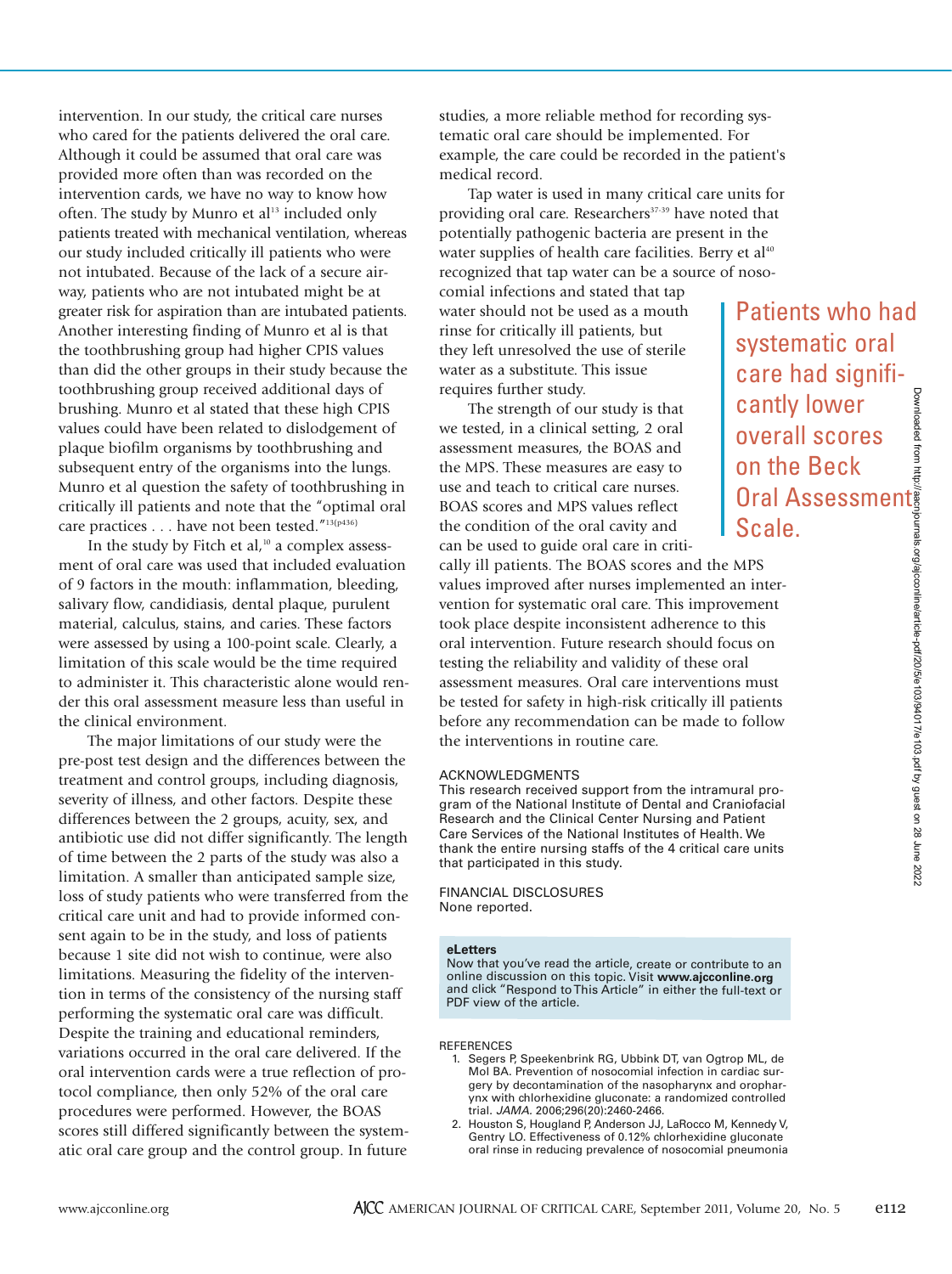in patients undergoing heart surgery. *Am J Crit Care.* 2002; 11(6):567-570.

- 3. DeRiso AJ Jr, Ladowski JS, Dillon TA, Justice JW, Peterson AC. Chlorhexidine gluconate 0.12% oral rinse reduces the incidence of total nosocomial respiratory infection and nonprophylactic systemic antibiotic use in patients undergoing heart surgery. *Chest.* 1996;109(6):1556-1561.
- 4. Koeman M, van der Ven AJ, Hak E, et al. Oral decontamination with chlorhexidine reduces the incidence of ventilator associated pneumonia. *Am J Respir Crit Care Med.* 2006; 173(12):1348-1355.
- 5. Mori H, Hirasawa H, Oda S, Shiga H, Matsuda K, Nakamura M. Oral care reduces incidence of ventilator-associated pneumonia in ICU populations. *Intensive Care Med.* 2006; 32(2):230-236.
- 6. Pobo A, Lisboa T, Rodriguez A, et al; RASPALL Study Investigators. A randomized trial of dental brushing for preventing ventilator-associated pneumonia. *Chest.* 2009;136(2):433-439.
- Chan EY, Ruest A, Meade MO, Cook DJ. Oral decontamination for prevention of pneumonia in mechanically ventilated adults: systematic review and meta analysis. *BMJ.* 2007; 334(7599):889.
- 8. Needleman IG, Hirsch NP, Leemans M, et al. Randomized controlled trial of toothbrushing to reduce ventilator-associated pneumonia pathogens and dental plaque in a critical care unit. *J Clin Periodontol.* 2011;38(3):246-252.
- 9. Treloar DM, Stechmiller JK. Use of a clinical assessment tool for orally intubated patients. *Am J Crit Care.* 1995;4(5): 355-360.
- 10. Fitch JA, Munro CL, Glass CA, Pellegrini JM. Oral care in the adult intensive care unit. *Am J Crit Care.* 1999;8(5):314-318.
- 11. Fourrier F, Dubois D, Pronnier P, et al; PIRAD Study Group. Effect of gingival and dental plaque antiseptic decontamination on nosocomial infections acquired in the intensive care unit: a double-blind placebo-controlled multicenter study. *Crit Care Med.* 2005;33(8):1728-1735.
- 12. Klein H, Palmer CE, Knutson JW. Studies on dental caries, I: dental status and dental needs of elementary school children. *Public Health Rep.* 1938;53(10):751-765.
- 13. Munro CL, Grap MJ, Jones DJ, McClish DK, Sessler CN. Chlorhexidine, toothbrushing, and preventing ventilator associated pneumonia in critically ill adults. *Am J Crit Care.* 2009;18(5):428-437.
- 14. Feider LL, Mitchell P, Bridges E. Oral care practices for orally intubated critically ill adults. *Am J Crit Care.* 2010; 19(2):175-183.
- 15. Kjonegaard R, Fields W, King ML. Current practice in airway management: a descriptive evaluation. *Am J Crit Care.* 2010;19(2):168-173.
- 16. Binkley C, Furr LA, Carrico R, McCurren C. Survey of oral care practices in US intensive care units. *Am J Infect Control.* 2004;32(3):161-169.
- 17. Rello J, Koulenti D, Blot S, et al. Oral care practices in intensive care units: a survey of 59 European ICUs. *Intensive Care Med.* 2007;33(6):1066-1070.
- 18. Bouadma L, Mourvillier B, Deiler V, et al. A multifaceted program to prevent ventilator-associated pneumonia: impact on compliance with preventive measures. *Crit Care Med.* 2010;38(3):789-796.
- 19. Hutchins K, Karras G, Erwin J, Sullivan KL. Ventilator-associated pneumonia and oral care: a successful quality improvement project. *Am J Infect Control.* 2009;37(7):590-597.
- 20. Rello J, Lode H, Cornaglia G, Masterton R. A European care bundle for prevention of ventilator associated pneumonia. *Intensive Care Med.* 2010;36(5):773-780.
- 21. AACN practice alerts: oral care for patients at risk for ventilator associated pneumonia. American Association of Critical-Care Nurses Web site. http://www.aacn.org/WD/Practice /Docs/PracticeAlerts/oral%20care%2004-2010%20final.pdf. Accessed June 13, 2011.
- 22. Bouza E, Burillo A. Advances in the prevention and management of ventilator-associated pneumonia. *Curr Opin Infect Dis.* 2009;22(4):345-351.
- 23. Beck S. Impact of a systematic oral care protocol on stomatitis

after chemotherapy. *Cancer Nurs.* 1979;2(3):185-199.

- 24. Henriksen BM, Ambjornsen E, Axell TE. Evaluation of a mucosal-plaque index (MPS) designed to assess oral care in groups of elderly. *Spec Care Dentist.* 1999;19(4):154-157.
- 25. Silness P, Löe H. Periodontal disease in pregnancy, II: correlation between oral hygiene and periodontal condition. *Acta Odentol Scand.* 1964;22(1):121-135.
- 26. Fartoukh M, Maitre B, Honore S, Cerf C, Zahar JR, Brun Buisson C. Diagnosing pneumonia during mechanical ventilation: the Clinical Pulmonary Infection Score revisited. *Am J Respir Crit Care Med.* 2003;168(2):173-179.
- 27. Knaus WA, Draper EA, Wagner DP, Zimmerman JE. APACHE II: a severity of disease classification system. *Crit Care Med.* 1985;13(10):818-829.
- 28. Del Bufalo C, Morelli A, Bassein L, et al. Severity scores in respiratory intensive care: APACHE II predicted mortality better than SAPS II. *Respir Care.* 1995;40(10):1042-1047.
- 29. Moreno R, Apolone G, Miranda DR. Evaluation of the uniformity of fit of general outcome prediction models. *Intensive Care Med.* 1998;24(1):40-47.
- 30. Koperna T, Semmler D, Marian F. Risk stratification in emergency surgical patients: is the APACHE II score a reliable marker of physiological impairment? *Arch Surg.* 2001; 136(1):55-59.
- 31. Fields LB. Oral care intervention to reduce incidence of ventilator associated pneumonia in the neurologic intensive care unit. *J Neurosci Nurs.* 2008;40(5):291-298.
- 32. Chao YF, Chen YY, Wang KW, Lee RP, Tsai H. Removal of oral secretion prior to position change can reduce the incidence of ventilator-associated pneumonia for adult ICU patients: a clinical controlled trial study. *J Clin Nurs.* 2009;18(1):22-28.
- 33. Tsai HH, Lin FC, Chang SC. Intermittent suction of oral secretions before each positional change may reduce ventilator associated pneumonia: a pilot study. *Am J Med Sci.* 2008;336(5):397-401.
- 34. Darby ML, Walsh M, eds. *Dental Hygiene: Theory and Practice.* 3rd ed. St Louis, MO: Saunders; 2010.
- 35. Perkins SD, Woeltje KF, Angenent LT. Endotracheal tube biofilm inoculation of oral flora and subsequent colonization of opportunistic pathogens. *Int J Med Microbiol.* 2010; 300(7):503-511.
- 36. Panchabhai TS, Dangayach NS, Krishnan A, Kothari VM, Karnad DR. Oropharyngeal cleansing with 0.2% chlorhexidine for prevention of nosocomial pneumonia in critically ill patients: an open label randomized trial with 0.01% potassium permanganate as control. *Chest.* 2009;135(5):1150-1156.
- 37. Anaissie EJ, Penzak SR, Dignani MC. The hospital water supply as a source of nosocomial infections: a plea for action. *Arch Intern Med.* 2002;162(13):1483-1492.
- 38. Exner M, Kramer A, Lajoie L, Gebel J, Engelhart S, Hartemann P. Prevention and control of health care associated waterborne infections in health care facilities. *Am J Infect Control.* 2005;33(5 suppl 1):S26-S40.
- 39. Wang JL, Chen ML, Lin YE, Chang SC, Chen YC. Association between contaminated faucets and colonization or infection by nonfermenting gram negative bacteria in intensive care units in Taiwan. *J Clin Microbiol.* 2009;47(10):3226-3230.
- 40. Berry AM, Davidson PM, Masters J, Rolls K. Systematic literature review of oral hygiene practices for intensive care patients receiving mechanical ventilation. *Am J Crit Care.* 2007;16(6):552-562.
- 41. Yates J. *The Role of a Meticulous Oral Hygiene Program in Reducing Oral Assessment Scores, Mucosal Plaque Scores, Colonization of Dental Plaque, and Exposition to Pathogen Colonization That May Lead to Nosocomial Infection* [dissertation]. Fairfax, VA: George Mason University; 2003.
- 42. SPSS Inc. *Linear Mixed Effects Modeling in SPSS: An Introduction to the MIXED Procedure.* Chicago, IL: SPSS Inc; 2005.

To purchase electronic or print reprints, contact The InnoVision Group, 101 Columbia, Aliso Viejo, CA 92656. Phone, (800) 899-1712 or (949) 362-2050 (ext 532); fax, (949) 362-2049; e-mail, reprints@aacn.org.